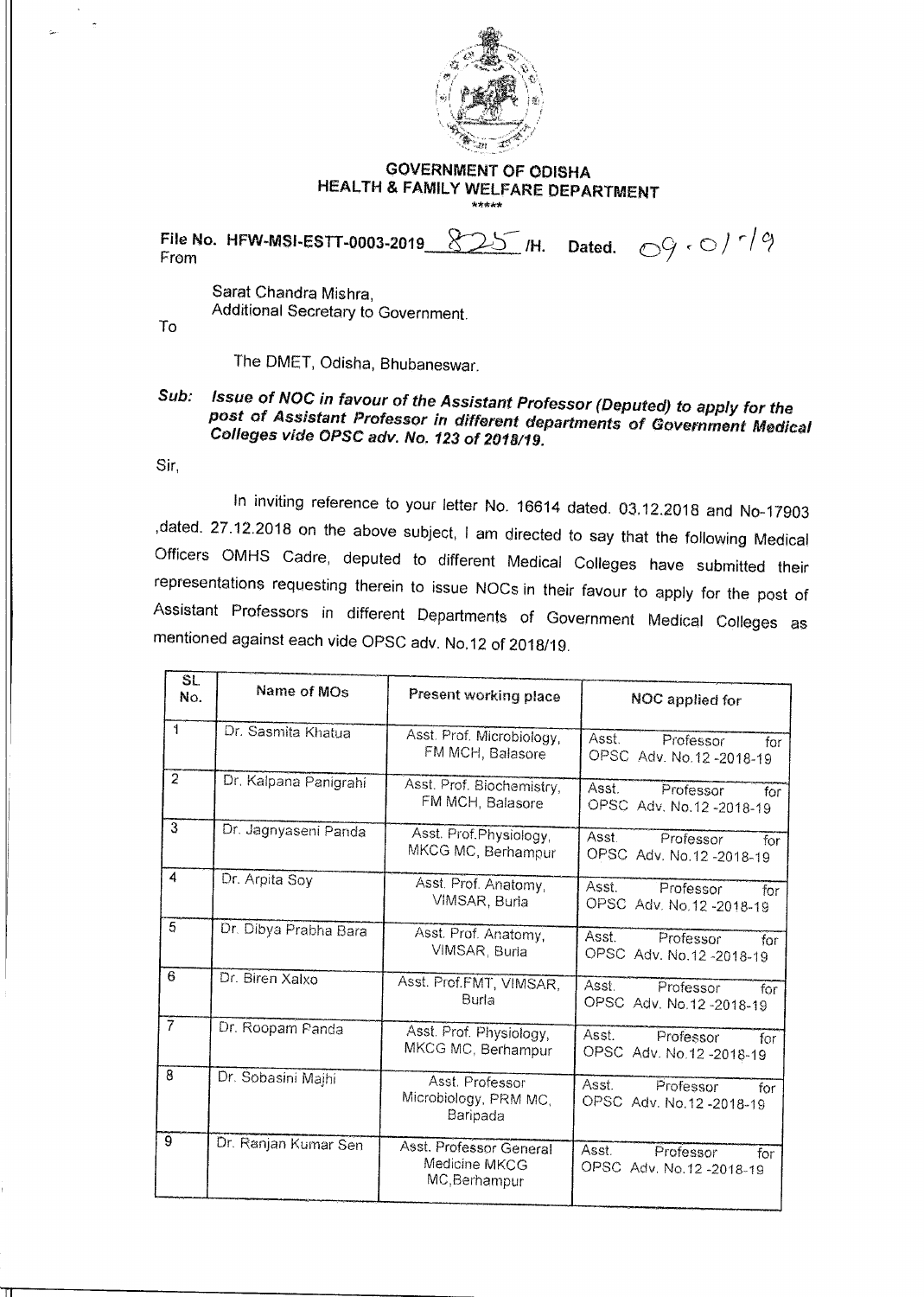| 10              | Dr. Subasish Patro                   | Asst. Professor Skin &VD<br>MKCG MC, Berhampur        | for<br>Professor<br>Asst.<br>OPSC Adv. No.12-2018-19    |
|-----------------|--------------------------------------|-------------------------------------------------------|---------------------------------------------------------|
| $\overline{11}$ | Dr. Snehalata Mallick                | Asst.Prof. O&G, FM MCH,<br>Balasore                   | for<br>Professor<br>Asst.<br>OPSC Adv. No.12 -2018-19   |
| 12              | Kumar<br>Manas<br>Dr.<br>Nahak       | Asst. Prof. Anesthesiology<br>MKCG MC, Berhampur      | Professor<br>for<br>Asst.<br>OPSC Adv. No.12 - 2018-19  |
| 13              | Kumar<br>Pankaj<br>Dr.<br>Sethy      | Asst. Prof. Anesthesiology<br>MKCG MC, Berhampur      | for<br>Professor<br>Asst.<br>OPSC Adv. No.12-2018-19    |
| 14              | Dr. Sangita Padhy                    | Asst. Prof. Anesthesiology<br>MKCG MC, Berhampur      | Professor<br>for<br>Asst.<br>OPSC Adv. No.12-2018-19    |
| 15              | Subhadarsini<br>Dг.<br>Choudhury     | Asst. Prof. Anesthesiology<br>MKCGMC, Berhampur       | for<br>Professor<br>Asst.<br>OPSC Adv. No.12 -2018-19   |
| 16              | Kanta<br>Lakshmi<br>Dr.<br>Panigrahy | Asst. Prof. Anesthesiology<br>MKCG MC, Berhampur      | for<br>Professor<br>Asst.<br>OPSC Adv. No.12-2018-19    |
| $\overline{17}$ | Kumar<br>Manas<br>Dr.<br>Behera      | Asst. Prof. General<br>Medicine MKCG MC,<br>Berhampur | Professor<br>for<br>Asst.<br>OPSC Adv. No. 12 - 2018-19 |
| 18              | Dr. Nihar Ranjan Sahoo               | Asst. Prof. General<br>Medicine MKCG MC,<br>Berhampur | for<br>Professor<br>Asst.<br>OPSC Adv. No.12-2018-19    |
| 19              | Dr. Medimi Nageswar                  | Asst.Prof. General<br>Medicine MKCG MC,<br>Berhampur  | Professor<br>for<br>Asst.<br>OPSC Adv. No.12-2018-19    |
| 20              | Dr. Anuradha Mishra                  | Asst.Prof.O&G, MKCG MC,<br>Berhampur                  | for<br>Professor<br>Asst.<br>OPSC Adv. No.12 -2018-19   |
| $\overline{21}$ | Dr. Sunita Patro                     | Asst Prof. Anatomy, MKCG<br>MC. Berhampur             | for<br>Professor<br>Asst.<br>OPSC Adv. No.12-2018-19    |
| 22              | Dr. Saroj Shekhar Rath               | Asst. Prof. Peadiatrics,<br>MKCG MC, Berhampur        | Professor<br>for<br>Ásst.<br>OPSC Adv. No.12-2018-19    |
| 23              | Kumar<br>Susanta<br>Dr.<br>Behera    | Asst.Prof. O&G, MKCG<br>MC, Berhampur                 | for<br>Professor<br>Asst.<br>OPSC Adv. No.12-2018-19    |
| 24              | Dr. Aurobindo Behera                 | Asst.Prof. Pulmonary<br>Medicine, FM MCH,<br>Balasore | Professor<br>for<br>Asst.<br>OPSC Adv. No.12-2018-19    |
| 25              | Dr. P.Syamsundar                     | Asst. Prof. Medicine,<br>MKCG MC, Berhampur           | Professor<br>for<br>Asst.<br>OPSC Adv. No.12 - 2018-19  |
| 26              | Dr. Swapna Mohapatra                 | Asst. Prof. Pharmacology,<br>MKCG MC, Berhampur       | for<br>Professor<br>Asst.<br>OPSC Adv. No.12 - 2018-19  |

Hence, the NOCs are hereby granted in favour of the above Medical Officers of OMHS Cadre to apply for the post of Assistant Professor in different Departments as mentioned against each vide OPSC adv. No.12 of 2018/19.

Additional Secrets am dolg<br>to Government Yours faithfully<br>  $\begin{pmatrix} 1 & 0 & 0 \\ 0 & 1 & 0 \\ 0 & 0 & 1 \end{pmatrix}$ 

 $\mathcal{P}_j$